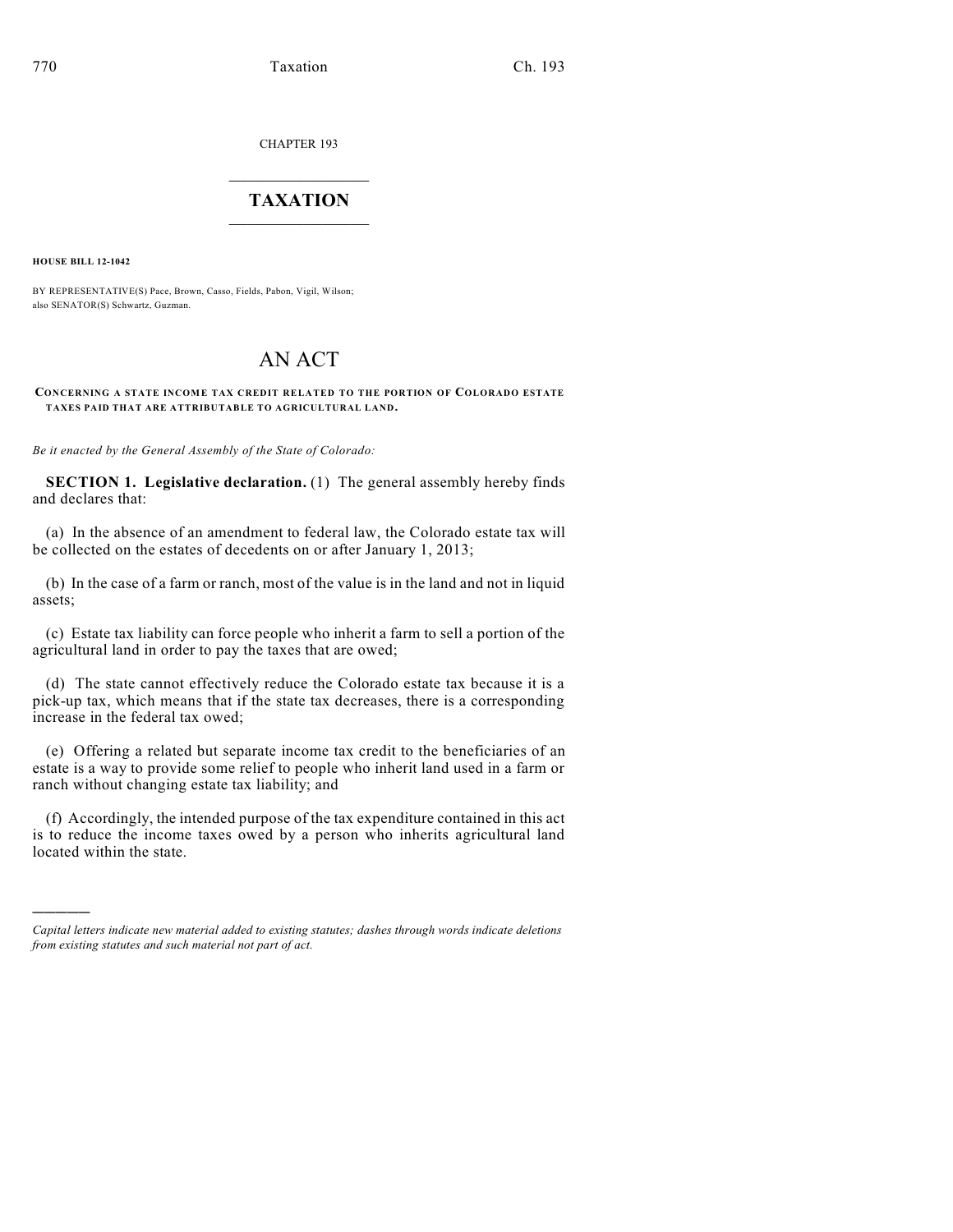**SECTION 2.** In Colorado Revised Statutes, **add** 39-22-534 as follows:

**39-22-534. Credit for estate taxes paid - agricultural land - recapture definitions.** (1) (a) EXCEPT AS SET FORTH IN SUBSECTION (3) OF THIS SECTION, FOR INCOME TAX YEARS SPECIFIED IN PARAGRAPH (b) OF THIS SUBSECTION (1), A PERSON WHO INHERITS AGRICULTURAL LAND LOCATED WITHIN THE STATE IS ALLOWED A CREDIT IN AN AMOUNT EQUAL TO THE AMOUNT OF ESTATE TAXES PAID PURSUANT TO ARTICLE 23.5 OF THIS TITLE THAT ARE ATTRIBUTABLE TO THE TRANSFER OF SUCH AGRICULTURAL LAND. A TAXPAYER MUST CLAIM THE CREDIT FOR THE INCOME TAX YEAR IN WHICH THE ESTATE TAXES ARE PAID. FOR PURPOSES OF THIS SECTION, THE VALUE OF THE AGRICULTURAL LAND IS THE CURRENT ASSESSED VALUATION. IF MORE THAN ONE PERSON INHERITS THE AGRICULTURAL LAND, THE TAX CREDIT IS APPORTIONED AMONG ALL BENEFICIARIES.

(b) THE CREDIT SHALL NOT APPLY UNTIL THE FIRST INCOME TAX YEAR:

(I) AFTER CONGRESS ENACTS A LAW DELAYING TO A DATE AFTER DECEMBER 31, 2012, THE SUNSET OF THE AMENDMENTS TO SECTION 26 U.S.C. 2011 THAT WERE INCLUDED IN THE "ECONOMIC GROWTH AND TAX RELIEF RECONCILIATION ACT OF 2001", PUBLIC LAW 107-16; AND

(II) THAT AN ESTATE TAX IS OWED PURSUANT TO ARTICLE 23.5 OF THIS TITLE.

(2) IF THE AMOUNT OF THE CREDIT EXCEEDS THE INCOME TAXES OWED BY THE TAXPAYER, THE DEPARTMENT OF REVENUE SHALL REFUND THE EXCESS AMOUNT TO THE TAXPAYER.

(3) (a) IF, WITHIN TEN YEARS FROM THE DATE THE INCOME TAX CREDIT CREATED BY THIS SECTION IS CLAIMED, THE PROPERTY THAT WAS THE BASIS OF THE CREDIT IS NO LONGER CLASSIFIED AS AGRICULTURAL LAND FOR PROPERTY TAX PURPOSES, THE CREDIT SHALL BE DISALLOWED AND, WITHIN THIRTY DAYS OF THE CHANGE IN USE, THE TAXPAYER WHO RECEIVED THE TAX CREDIT SHALL FILE AN AMENDED COLORADO INCOME TAX RETURN FOR THE TAX YEAR THAT THE CREDIT WAS CLAIMED.INTEREST SHALL BE DUE ON THE TAXES OWED FROM THE DUE DATE OF THE ORIGINAL RETURN. NOTWITHSTANDING ANY PROVISION OF LAW TO THE CONTRARY, THE ANNUAL RATE OF INTEREST FOR AN AMOUNT OWED PURSUANT TO THIS SUBSECTION (3) FOR A GIVEN YEAR SHALL BE EQUAL TO THE RATE OF INFLATION FOR THE PRIOR YEAR.

(b) NOTWITHSTANDING THE PROVISIONS OF SECTION 39-21-107 (2), THE ASSESSMENT OF THE TAX DUE AS A RESULT OF ANY DISALLOWANCE OF THE CREDIT ALLOWED BY THIS SECTION, PLUS ANY PENALTY OR INTEREST, SHALL BE MADE WITHIN ELEVEN YEARS OF THE DUE DATE OF THE RETURN CLAIMING THE CREDIT. IF THE TAXPAYER DOES NOT FILE THE AMENDED RETURN WITHIN THE PRESCRIBED THIRTY-DAY PERIOD, THEN THE STATUTE OF LIMITATIONS SHALL BE TOLLED FROM THE END OF SUCH THIRTY-DAY PERIOD UNTIL THE DATE THAT SUCH AMENDED RETURN IS FILED WITH THE EXECUTIVE DIRECTOR OR UNTIL THE EXECUTIVE DIRECTOR DISCOVERS SUCH DETERMINATION OR CHANGE, WHICHEVER OCCURS FIRST.

(4) AS USED IN THIS SECTION: